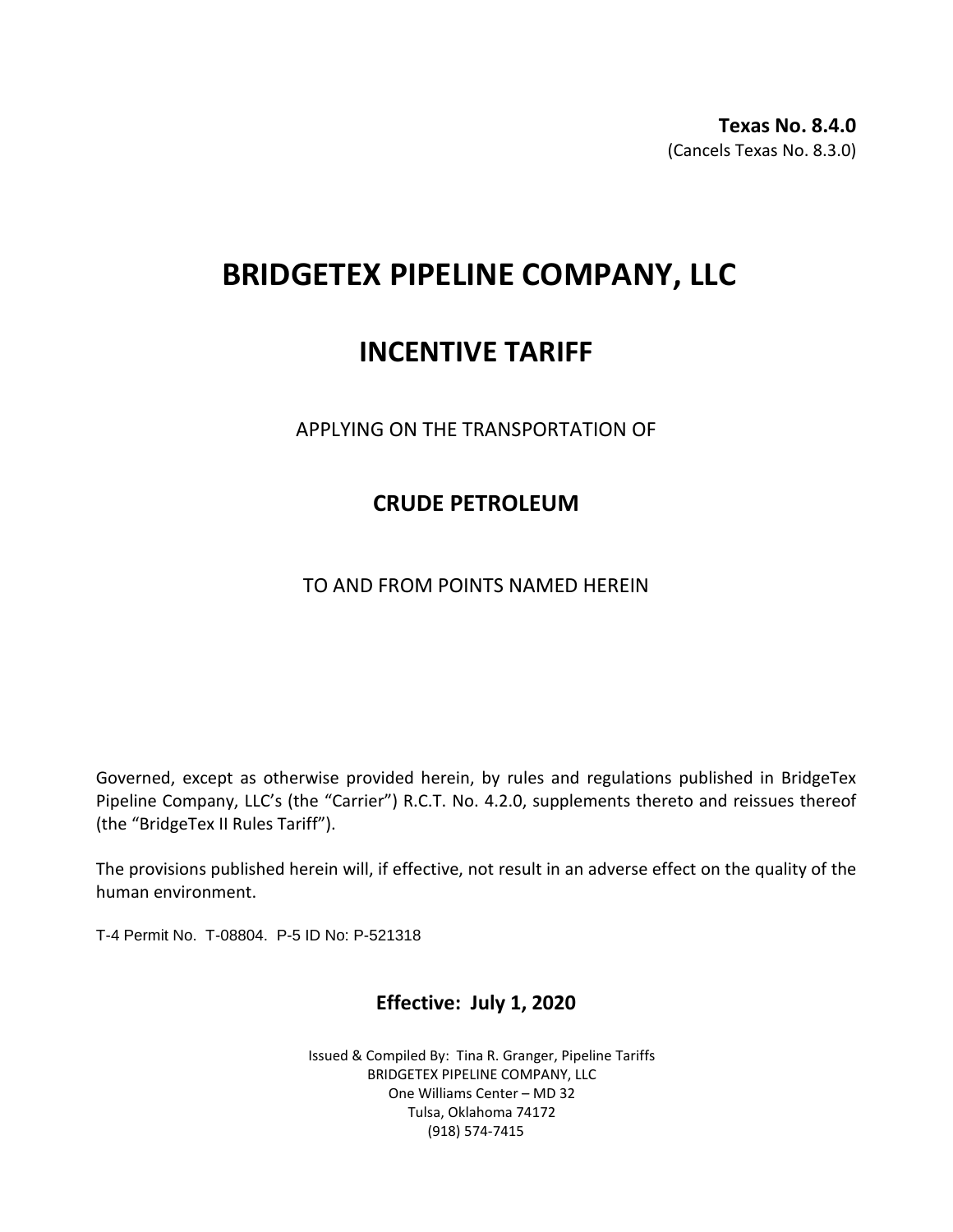#### **VARIABLE INCENTIVE RATE PROGRAM**

All Rates are for pipeline transportation only.

Any Shipper (as defined in the BridgeTex II Rules Tariff) that transports Product on the BridgeTex II Facilities (defined in Note 1 below) during a given month will be eligible for a variable incentive rate based on the table below ("Variable Rate") on all volumes nominated and transported under this Local Tariff (the "Incentive Tariff") in such month and such movements will be made pursuant to the proration policy in Item 150 of the BridgeTex II Rules Tariff. Carrier reserves the right to cancel or amend the Variable Rate or this Incentive Tariff at its discretion.

| <b>FROM</b><br>(Origin)(Note 1)  |  |                     | Rates in Cents per barrel of 42 U.S. Gallons<br>(Note 3, Note 4) |  |
|----------------------------------|--|---------------------|------------------------------------------------------------------|--|
| Colorado City, TX<br>Midland, TX |  | <b>East Houston</b> | Differential minus 40.0                                          |  |

#### **NOTES APPLICABLE TO VARIABLE INCENTIVE RATE**

**Note 1:** The origin ("Origin") for this Incentive Tariff is the inlet flange to the BridgeTex II Facilities (as defined in this Note 1) located in Colorado City, Texas, or Midland, Texas. The BridgeTex II Facilities means, collectively, the pipeline and the associated facilities and improvements, whether owned or leased by Carrier, to transport Crude Petroleum from the Origin to the Destination (as defined in Note 2), on throughput capacity resulting from an expansion of the Existing Carrier Facilities (as defined in this Note 1) from the Origin. The "Existing Carrier Facilities" means, collectively, the Original Carrier Facilities (as defined in this Note 1) and the Bryan Facilities (as defined in this Note 1). The "Original Carrier Facilities" means, collectively, the pipeline and the associated facilities and improvements, whether owned or leased by Carrier, to transport Crude Petroleum from Colorado City, Texas to destinations in the Houston gulf coast area, with an operating capacity of 300,000 Barrels per day. The "Bryan Facilities" means, collectively, the pipeline and associated facilities and improvements, whether owned or leased by Carrier, to transport Crude Petroleum from Bryan, Texas to destinations in the Houston gulf coast area as effected through an expansion above the throughput capacity of the Original Carrier Facilities between Bryan, Texas and the Houston gulf coast area. This Incentive Tariff only applies to shipments on the BridgeTex II Facilities and does not apply to shipments on the Existing Carrier Facilities.

**Note 2:** The Destination ("Destination") for this Incentive Tariff is the delivery location into Carrier's tankage at Magellan's East Houston Terminal located at 7901 Wallisville Road, Houston, Texas Houston Gulf Coast area, which is connected to and capable of receiving Crude Petroleum from Carrier's pipeline facilities.

**Note 3:** The "Differential" is determined for each month utilizing the *Argus Crude Oil Assessment* daily price publications for the trade month corresponding to the physical delivery month published each day beginning on the date that New Shipper nominations must be submitted to Carrier for such shipping month and ending on the last business day that falls on or before the 25<sup>th</sup> calendar day of the month prior to the month of delivery (the "Publications"). The Differential will be calculated as follows: Differential equals the *WTI Houston Price* minus the *WTI Midland Price* (as such terms are defined below).

The "WTI Houston Price" is the weighted average of the amounts (multiplied by 100 in order to convert dollars into cents) found in each daily Publication under the heading "US GULF COAST AND MIDCONTINENT", in the table labeled "WTI", in the column labeled "Diff weighted average" and the row labeled "WTI Houston" for the shipping month for which the nominations apply.